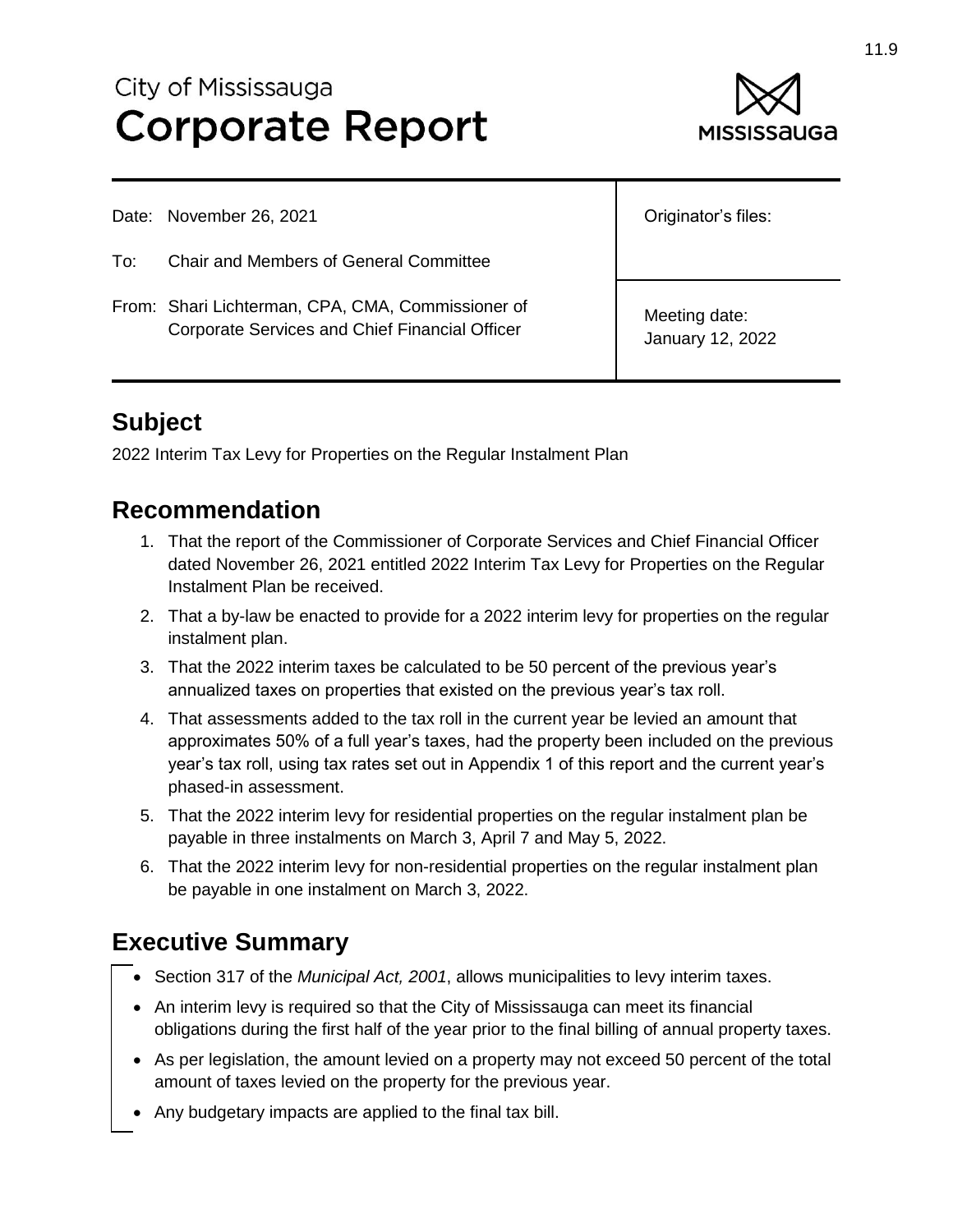## **Background**

The *Municipal Act, 2001* provides municipalities with the ability to pass a by-law to levy interim taxes in order to meet financial obligations. A by-law for interim taxes for taxpayers on preauthorized payment plans was passed by Council on November 24, 2021. This report provides for an interim billing for properties on the regular instalment plan.

## **Comments**

Section 317 of the *Municipal Act, 2001* allows municipalities to levy interim taxes. An interim levy allows the City to meet its financial obligations including payment of the levy requirements for the Region of Peel and school boards.

The amount levied on a property may not exceed 50 percent of the total amount of taxes levied on the property for the previous year, adjusted for any supplementary taxes or cancellations that applied to only part of the previous year as if the supplementary or cancellation had applied for the entire year. Any impact resulting from reassessment along with budgetary increases are applied on the final bill.

Assessments added to the tax roll for the current year are to be levied an amount that approximates 50 percent of a full year's taxes, had they been included in the previous year's tax roll, using the interim tax rates set out in Appendix 1 and the current year's phased-in assessment.

It is proposed that the 2022 interim levy for residential properties with regular instalment due dates be payable in three instalments on March 3<sup>rd</sup>, April 7<sup>th</sup> and May 5<sup>th</sup>, 2022 and that the 2022 interim levy for non-residential properties on the regular instalment plan be payable in a single instalment on March 3rd, 2022.

## **Financial Impact**

There is no financial impact with this report.

# **Conclusion**

A 2022 interim tax levy is required so that the City can meet its financial obligations. The 2022 interim levy for those properties paying through the regular instalment plan will be calculated to be 50 percent of the annualized taxes levied on the property in the previous year. Interim taxes for assessments added to the tax roll in the current year will be calculated using tax rates set out in Appendix 1 and the current year's phased-in assessment.